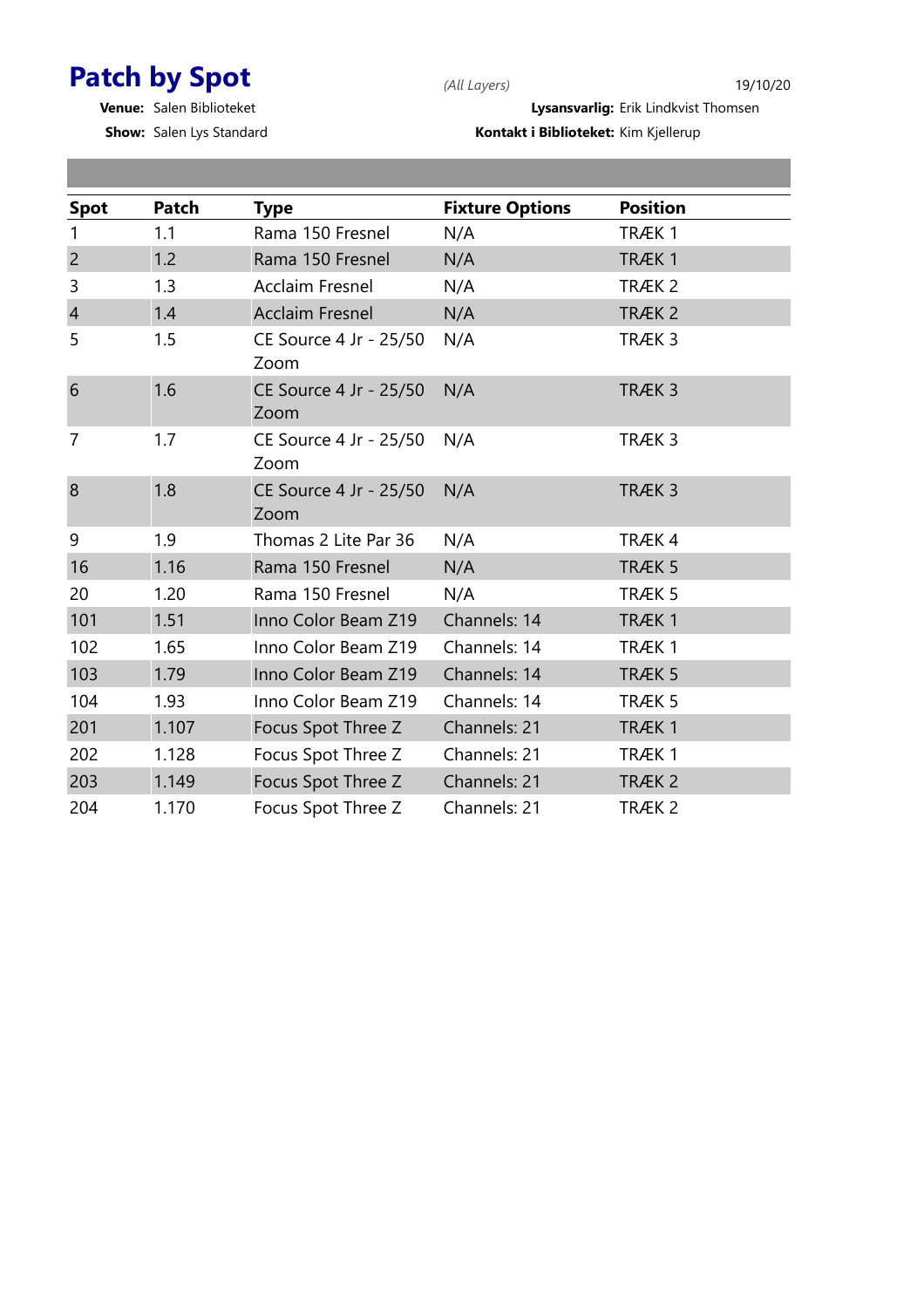| TRÆK <sub>6</sub> | 6.36<br><b>230v</b> | 6.35<br><b>CH 21</b> | 6.34<br><b>CH 22</b> | 6.33<br><b>CH 23</b> | 6.32<br>$\boldsymbol{\mathsf{X}}$ | 6.31<br><b>CH 24</b> | <b>LEGEND</b>               |                                   |                        |  |
|-------------------|---------------------|----------------------|----------------------|----------------------|-----------------------------------|----------------------|-----------------------------|-----------------------------------|------------------------|--|
|                   |                     |                      |                      |                      |                                   |                      |                             |                                   |                        |  |
|                   | 5.30                | 5.29                 | 5.28                 | 5.27                 | 5.26                              | 5.25                 | ###                         |                                   | Træk.Kreds (Udtag)     |  |
| TRÆK <sub>5</sub> | <b>230v</b>         | <b>CH 16</b>         | <b>CH 17</b>         | <b>CH 18</b>         | <b>CH 19</b>                      | <b>CH 20</b>         | CH#                         |                                   | DMX Kanal Nr.          |  |
|                   |                     |                      |                      |                      |                                   |                      |                             |                                   |                        |  |
|                   |                     |                      |                      |                      |                                   |                      | <b>FED</b><br><b>SKRIFT</b> | Bruges i<br>$=$<br>standard setup |                        |  |
|                   | 4.24                | 4.23                 | 4.22                 | 4.21                 | 4.20                              | 4.19                 |                             |                                   | Konstant               |  |
| TRÆK4             | <b>230v</b>         | <b>CH 13</b>         | CH <sub>9</sub>      | <b>CH 14</b>         | CH <sub>9</sub>                   | <b>CH 15</b>         |                             | $=$                               | 230V                   |  |
|                   |                     |                      |                      |                      |                                   |                      |                             |                                   |                        |  |
|                   |                     |                      |                      |                      |                                   |                      |                             |                                   |                        |  |
|                   |                     |                      |                      |                      |                                   |                      |                             |                                   |                        |  |
|                   | 3.18                | 3.17                 | 3.16                 | 3.15                 | 3.14                              | 3.13                 |                             |                                   |                        |  |
| TRÆK <sub>3</sub> | 230v                | CH <sub>5</sub>      | CH <sub>6</sub>      | CH <sub>7</sub>      | CH <sub>8</sub>                   | <b>CH 12</b>         |                             | $=$                               | Dæmper kanal<br>i brug |  |
|                   |                     |                      |                      |                      |                                   |                      |                             |                                   |                        |  |
|                   |                     |                      |                      |                      |                                   |                      |                             |                                   |                        |  |
| TRÆK <sub>2</sub> | 2.12                | 2.11                 | 2.10                 | 2.9                  | 2.8                               | 2.7                  |                             | $\equiv$                          | Dæmper kanal           |  |
|                   | 230v                | CH <sub>3</sub>      | CH <sub>4</sub>      | CH <sub>4</sub>      | <b>CH 11</b>                      | CH <sub>3</sub>      |                             |                                   | ledig                  |  |
|                   |                     |                      |                      |                      |                                   |                      |                             |                                   |                        |  |
|                   |                     |                      |                      |                      |                                   |                      |                             | $\equiv$                          | Ikke patchet           |  |
|                   |                     |                      |                      |                      |                                   |                      |                             |                                   |                        |  |
| TRÆK1             | 1.6                 | 1.5                  | 1.4                  | 1.3                  | 1.2                               | 1.1                  |                             |                                   |                        |  |
|                   | 230v                | CH <sub>1</sub>      | CH <sub>2</sub>      | CH <sub>2</sub>      | <b>CH 10</b>                      | CH <sub>1</sub>      |                             |                                   |                        |  |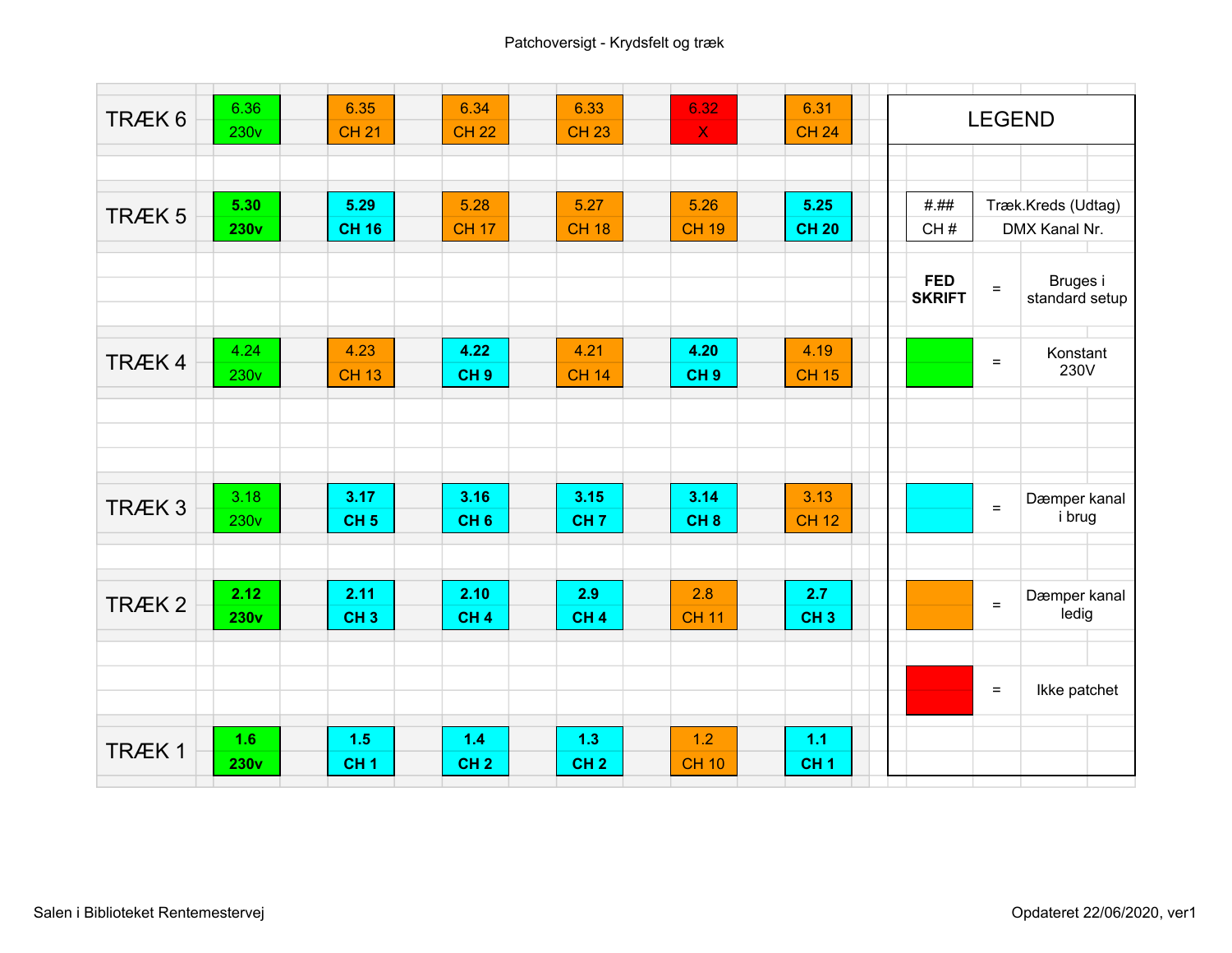

| <b>Salen Lys Standard</b> |                                 |  |  |  |  |  |
|---------------------------|---------------------------------|--|--|--|--|--|
|                           | <b>Venue: Salen Biblioteket</b> |  |  |  |  |  |
| <b>Printed: 19/10/20</b>  |                                 |  |  |  |  |  |
| <b>Printed By:</b>        | <b>Erik Lindkvist Thomsen</b>   |  |  |  |  |  |
| File:                     | biblioteket ver002 - Rigging PI |  |  |  |  |  |
|                           |                                 |  |  |  |  |  |



| Name                                           | Count        | # Channels |
|------------------------------------------------|--------------|------------|
| <b>CE Source 4 Jr - 25/50</b><br>Zoom          | 4            |            |
| Acclaim Fresnel                                | 4            |            |
| Rama 150 Fresnel; Rama<br>150/175 Barndoor [1] | 6            |            |
| Thomas 2 Lite Par 36                           | $\mathbf{2}$ |            |
| <b>Focus Spot Three Z</b>                      | 4            | 21         |
| Inno Color Beam Z19                            | 4            | 14         |
|                                                |              |            |